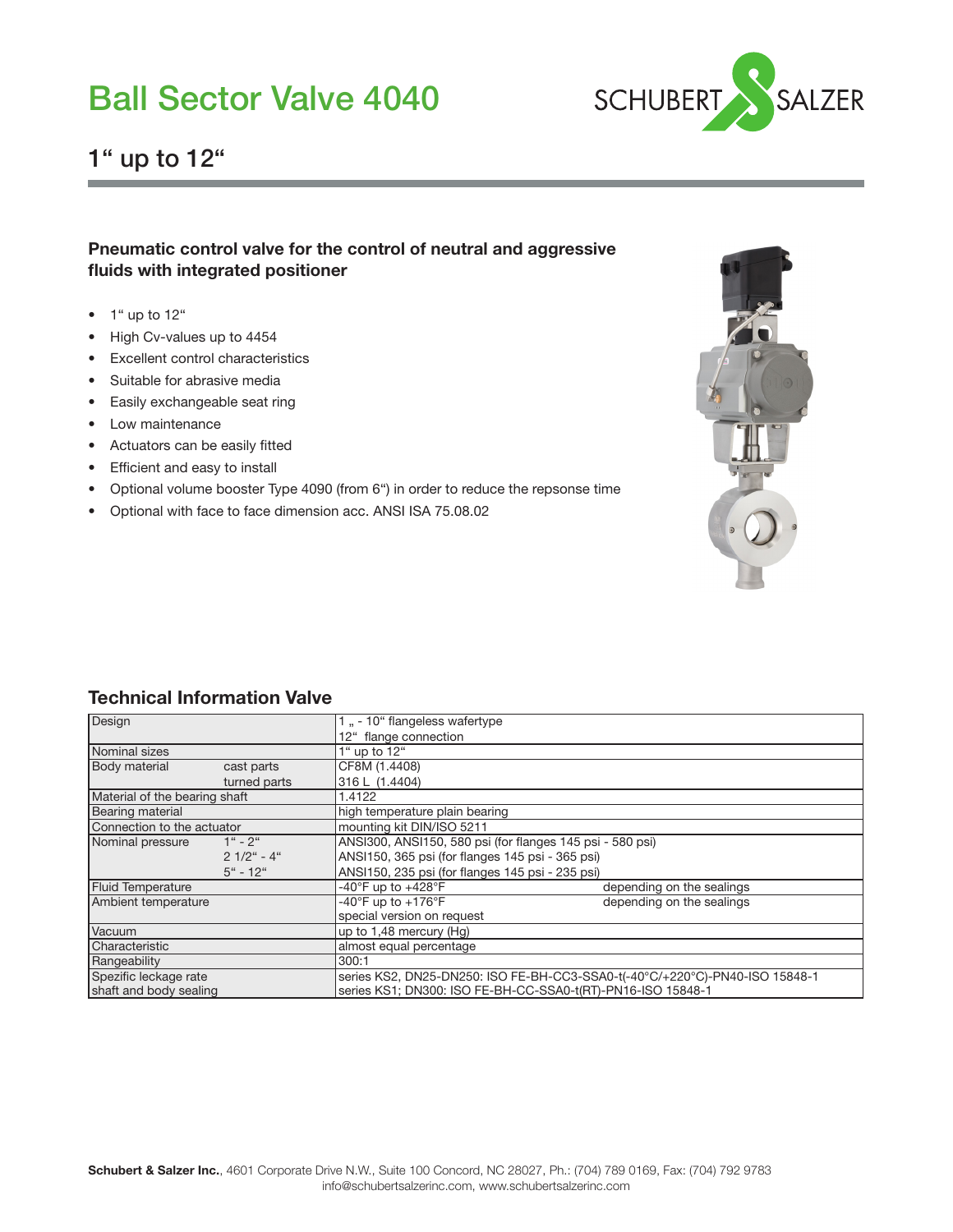

#### Working pressure max.

|               |                | maximum differential pressure (delta p) |       |                |       |                |                   |                |       |                |  |  |
|---------------|----------------|-----------------------------------------|-------|----------------|-------|----------------|-------------------|----------------|-------|----------------|--|--|
|               |                | seat ring PTFE                          |       |                |       | seat ring PEEK | seat ring Stellit |                |       |                |  |  |
| Nominal size  | up to<br>176°F | 248°F                                   | 338°F | up to<br>176°F | 248°F | 338°F          | 428°F             | up to<br>176°F | 338°F | $428^{\circ}F$ |  |  |
|               | psi            | psi                                     | psi   | psi            | psi   | psi            | psi               | psi            | psi   | psi            |  |  |
| $1" - 2"$     | 365            | 230                                     | 85    | 580            | 580   | 365            | 230               | 580            | 580   | 365            |  |  |
| $21/2$ " - 4" | 230            | 175                                     | 75    | 365            | 365   | 230            | 145               | 365            | 365   | 230            |  |  |
| $5$ " - 12"   | 230            | 175                                     | 60    | 230            | 230   | 175            | 115               | 230            | 230   | 175            |  |  |

Actuators for mounting according DIN/ISO5211, pilot pressure 5 - 6 bar (for less than 5 bar pilot pressure, please inform us)

#### Temperature limits

|                | Sealing seatring                    |           |               |             |                                       |                               |  |             |                |           |  |
|----------------|-------------------------------------|-----------|---------------|-------------|---------------------------------------|-------------------------------|--|-------------|----------------|-----------|--|
|                |                                     | Viton     |               | <b>EPDM</b> |                                       | <b>NBR</b>                    |  | <b>FFKM</b> | PFA-Silicone   |           |  |
| Seatring       | $\Gamma$ <sup>o</sup> $F$ ]<br>Tmin | Tmax [°F] | ſ°F<br>Tmin , | Tmax [°F]   | $\Gamma$ <sup>o</sup> $\Gamma$<br>min | $\Gamma$<br>Tmax <sub>1</sub> |  | 「max [°F]   | [°F]<br>Tmin l | Tmax [°F] |  |
| <b>PTFE</b>    |                                     | 338       | $-40$         | 284         | $-22$                                 | 212                           |  | 338         | -49            | 338       |  |
| PEEK           |                                     | 392       | $-40$         | 284         | $-22$                                 | 212                           |  | 428         | -49            | 428       |  |
| <b>Stellit</b> |                                     | 392       | $-40$         | 284         | $-22$                                 | 212                           |  | 428         | -49            | 428       |  |

#### Leakage

|                                 |                                              | Leakage                 |                        |  |  |
|---------------------------------|----------------------------------------------|-------------------------|------------------------|--|--|
| <b>Ball sector</b><br>Seat ring |                                              | Amount of the max. Kys- | class acc. EN 60534-4: |  |  |
|                                 |                                              | value                   | (IEC 60534-4)          |  |  |
| PTFE or PEEK                    | stainless steel polished                     | $5x10-7$                | $IV-S1$                |  |  |
| PTFE or PEEK                    | stainless steel lapped                       |                         | VI                     |  |  |
| PTFE or PEEK                    | stainless steel hard chrome plated           | $5x10-7$                | $IV-S1$                |  |  |
| PTFE or PEEK                    | stainless steel, hard chrome plated + lapped |                         | VI                     |  |  |
| <b>Stellit</b>                  | stainless steel, hard chrome plated + lapped | $5x10-6$                | $IV-S1$                |  |  |

### Operating time with positioner 8049

|                 |                 | manipulating time opening 5% to 95%        |                                              | manipulating time closing 5% to 95% |                                            |                                              |  |
|-----------------|-----------------|--------------------------------------------|----------------------------------------------|-------------------------------------|--------------------------------------------|----------------------------------------------|--|
| <b>Size</b>     | Standard        | with volume<br>booster<br><b>Type 4090</b> | with external<br>solenoid valves<br>(1500NL) | Standard                            | with volume<br>booster<br><b>Type 4090</b> | with external<br>solenoid valves<br>(1500NL) |  |
| $4$ "           | 4 s             | 1.9 s                                      | - S                                          | 5.4 s                               | 3 s                                        | 1.2 s                                        |  |
| 6"              | ່ S             | 2.5s                                       | 1.5s                                         | 8.5s                                | 4 s                                        | 1.6 s                                        |  |
| 8 <sup>"</sup>  | 1 s             | 4 s                                        | 1.8 s                                        | 13 <sub>s</sub>                     | 8 s                                        | 1.9 <sub>s</sub>                             |  |
| 10 <sup>"</sup> | 14 s            | 5 <sub>s</sub>                             | 2.5s                                         | 17.5 s                              | 10 <sub>s</sub>                            | 2.6 s                                        |  |
| 12 <sup>"</sup> | 23 <sub>s</sub> | 9 s                                        | 4.5s                                         | 43 s                                | 18 s                                       | 6 s                                          |  |

#### Kvs-Values

| Size                               | Cvs-value reduced to |      |      |      |      |  |  |  |  |  |
|------------------------------------|----------------------|------|------|------|------|--|--|--|--|--|
|                                    | 100%                 | 63%  | 40%  | 25%  | 6,3% |  |  |  |  |  |
| 111                                | 24.6                 | 14.9 | 9.83 | 6.14 | 1.7  |  |  |  |  |  |
| $11/2$ "                           | 81                   | 47.2 | 29.3 |      |      |  |  |  |  |  |
| $2^1$                              | 126                  | 70.6 |      |      |      |  |  |  |  |  |
| 21/2"                              | 179.2                |      |      |      |      |  |  |  |  |  |
| 3"                                 | 348,0                |      |      |      |      |  |  |  |  |  |
| $4$ <sup><math>\prime</math></sup> | 456,0                |      |      |      |      |  |  |  |  |  |
| $5$ "                              | 874,0                |      |      |      |      |  |  |  |  |  |
| $6$ "                              | 948                  |      |      |      |      |  |  |  |  |  |
| 8"                                 | 1597                 |      |      |      |      |  |  |  |  |  |
| 10"                                | 2597                 |      |      |      |      |  |  |  |  |  |
| 12"                                | 4493                 |      |      |      |      |  |  |  |  |  |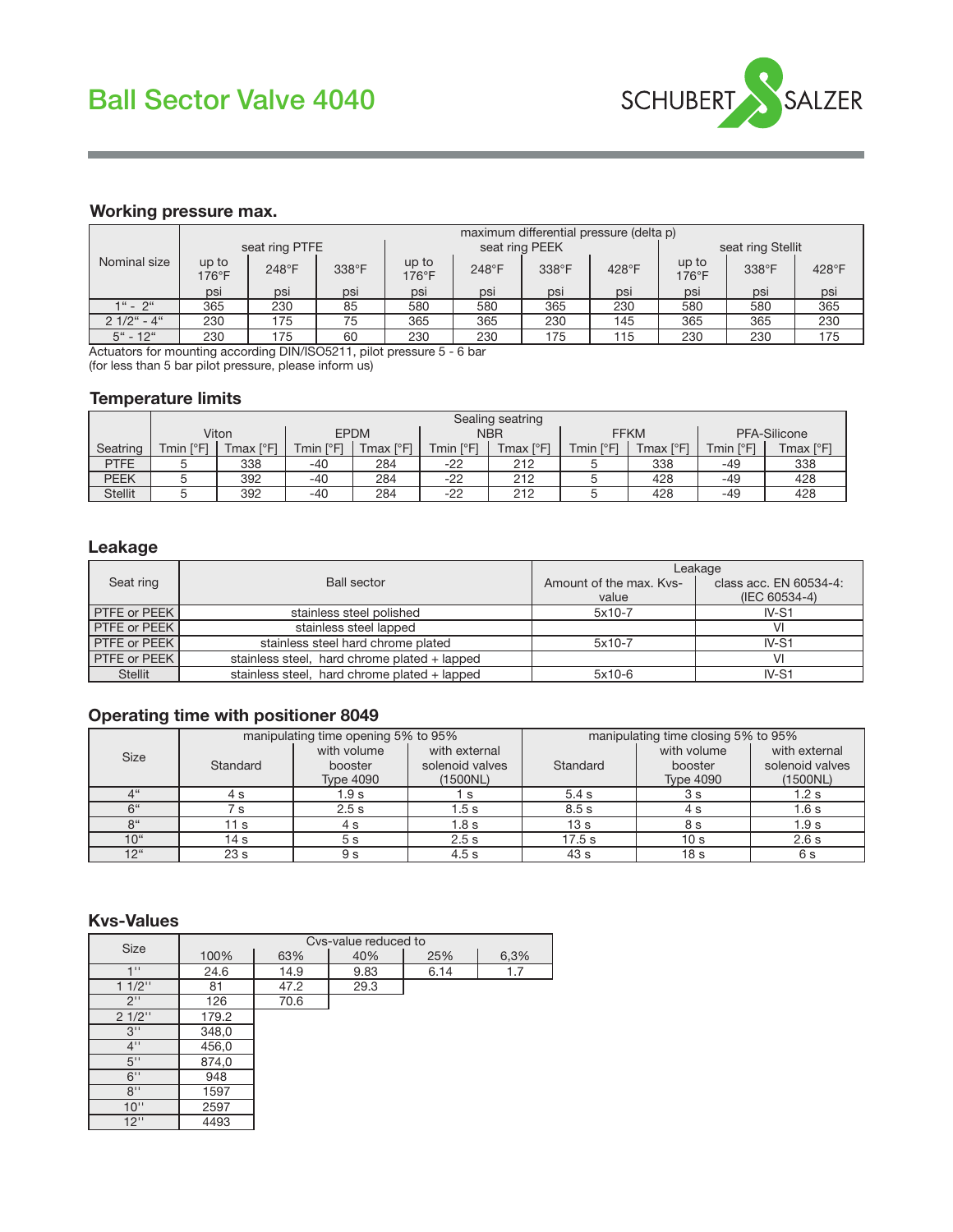



### Torques and mounting kits

for retrofitting actuators

| <b>Size</b>     | rotation angle                   | max. nominal | max, nominal            |                  | req. torque [lbf ft]   | mounting kit ISO 5211 diagonal<br>square shaft |          |  |
|-----------------|----------------------------------|--------------|-------------------------|------------------|------------------------|------------------------------------------------|----------|--|
|                 | pressure<br>nominal<br><b>PN</b> |              | pressure<br><b>ANSI</b> | on/off-operation | control opera-<br>tion | series 1                                       | series 2 |  |
| $-166$          | $90^\circ$                       | <b>PN40</b>  | <b>ANSI 300</b>         | 11               | 18                     | F04/SW11                                       | F05/SW14 |  |
| $11/2$ .        | $90^\circ$                       | <b>PN40</b>  | <b>ANSI 300</b>         | 22               | 37                     | F05/SW14                                       | F07/SW17 |  |
| 2 <sup>ii</sup> | $90^\circ$                       | <b>PN40</b>  | <b>ANSI 300</b>         | 22               | 37                     | F05/SW14                                       | F07/SW17 |  |
| $21/2$ "        | $90^\circ$                       | <b>PN25</b>  | <b>ANSI 150</b>         | 44               | 74                     | F07/SW17                                       | F10/SW22 |  |
| 3 <sup>u</sup>  | $90^\circ$                       | <b>PN25</b>  | <b>ANSI 150</b>         | 44               | 74                     | F07/SW17                                       | F10/SW22 |  |
| 4 <sup>ii</sup> | $90^\circ$                       | <b>PN25</b>  | <b>ANSI 150</b>         | 66               | 111                    | F07/SW17                                       | F10/SW22 |  |
| 5 <sup>4</sup>  | $90^\circ$                       | <b>PN16</b>  | <b>ANSI 150</b>         | 111              | 184                    | F10/SW22                                       | F12/SW27 |  |
| 6 <sup>ii</sup> | $90^\circ$                       | <b>PN16</b>  | <b>ANSI 150</b>         | 111              | 184                    | F10/SW22                                       | F12/SW27 |  |
| 8 <sup>th</sup> | $90^\circ$                       | <b>PN16</b>  | <b>ANSI 150</b>         | 155              | 258                    | F12/SW27                                       | F14/SW36 |  |
| $10^{4}$        | $90^\circ$                       | <b>PN16</b>  | <b>ANSI 150</b>         | 266              | 443                    | F12/SW27                                       | F14/SW36 |  |
| $12^{\circ}$    | $90^{\circ}$                     | <b>PN16</b>  | <b>ANSI 150</b>         | 664              | 1106                   | F14/SW36                                       | F16/SW46 |  |



### Ball Sector Valve with reduced Kvs-values





100% reduced to 63%



reduced to 25%

### Ball Sector Valve Type 4040 with hand wheel gear box

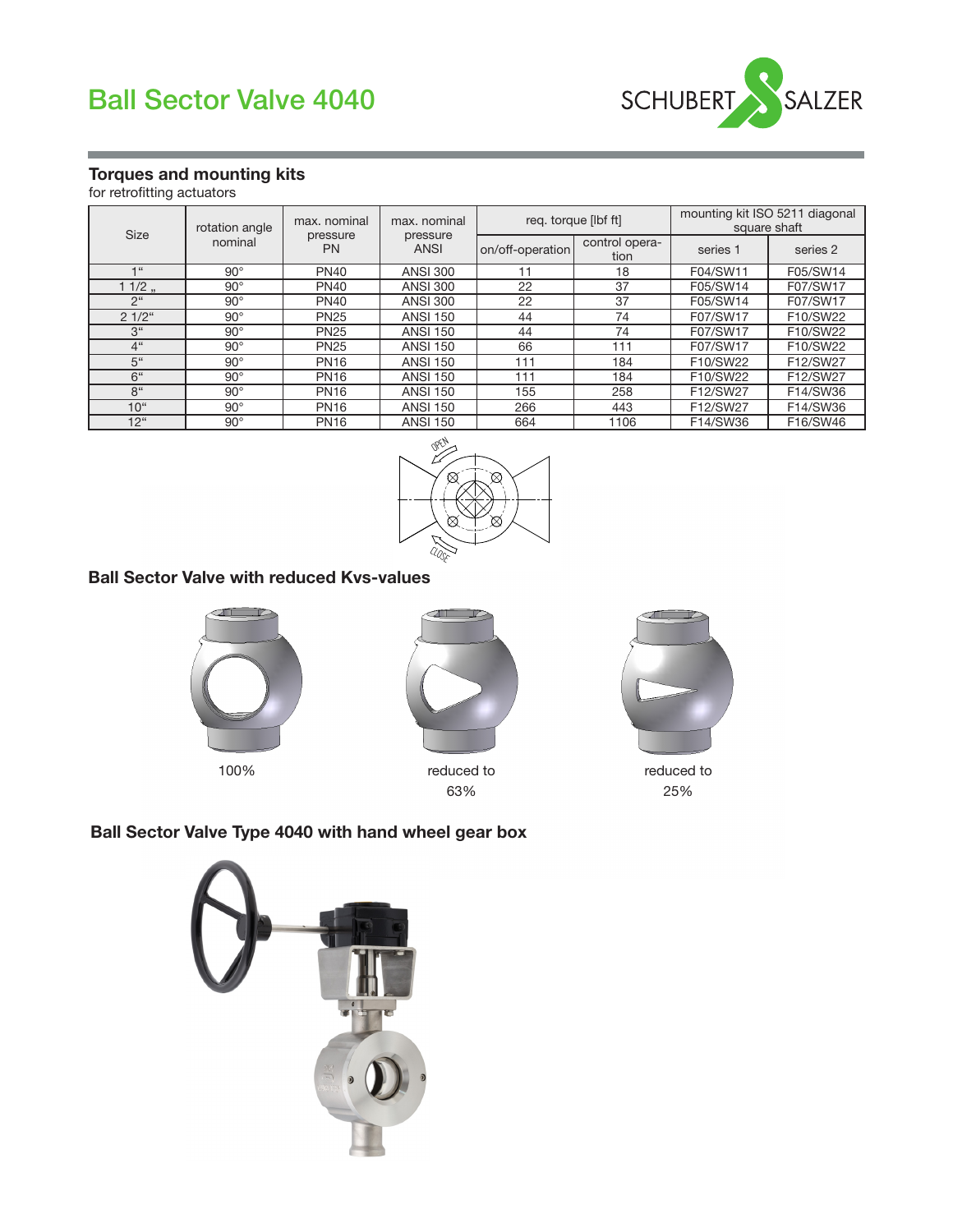

| <b>Ordering Number System</b>                                                                                                                                                             |                   | <b>Ordering Number:</b> |                     |                              |   |
|-------------------------------------------------------------------------------------------------------------------------------------------------------------------------------------------|-------------------|-------------------------|---------------------|------------------------------|---|
| <b>Nominal Size</b>                                                                                                                                                                       | 4040/             |                         |                     | M                            | Ζ |
| e.g. $1^{\circ}$ = 025                                                                                                                                                                    | <b>XXX</b>        |                         |                     |                              |   |
| Article                                                                                                                                                                                   |                   |                         |                     |                              |   |
| valve<br>repair-kit                                                                                                                                                                       | V<br>$\mathsf{R}$ |                         |                     |                              |   |
| seat kit                                                                                                                                                                                  | D                 |                         |                     |                              |   |
| Connection                                                                                                                                                                                |                   |                         |                     |                              |   |
| KS2-flangeless design according DIN EN 1092-1                                                                                                                                             |                   | 3                       |                     |                              |   |
| KS2-flangeless design according ASME B 16.5, ANSI 150                                                                                                                                     |                   | H                       |                     |                              |   |
| KS2-flangeless design according ASME B 16.5, ANSI 300                                                                                                                                     |                   |                         |                     |                              |   |
| KS1-flangeless design according DIN EN 1092-1<br>KS1-flangeless design according ASME B 16.5, ANSI 150                                                                                    |                   | 1<br>E                  |                     |                              |   |
| Body material                                                                                                                                                                             |                   |                         |                     |                              |   |
| stainless steel 1.4408 (CF8M) / 1.4404                                                                                                                                                    |                   |                         |                     |                              |   |
| Material combination                                                                                                                                                                      |                   |                         |                     |                              |   |
| seat ring: PTFE; ball sector: 1.4408, polished                                                                                                                                            |                   | $\mathbf{1}$            |                     |                              |   |
| seat ring: PTFE; ball sector: 1.4408, hard chrome plated                                                                                                                                  |                   | A                       |                     |                              |   |
| seat ring: Stellite; ball sector: 1.4408, hard chrome plated and lapped                                                                                                                   |                   | B                       |                     |                              |   |
| seat ring: PTFE; ball sector: 1.4408, hard chrome pated and lapped<br>seat ring: TECAPEEK; ball sector: 1.4408, hard chrome plated                                                        |                   | E<br>P                  |                     |                              |   |
|                                                                                                                                                                                           |                   |                         |                     |                              |   |
| Seal combination<br>all seals (part 13-16) from VITON, medium temperature: $+5^{\circ}$ F up to $+392^{\circ}$ F                                                                          |                   |                         |                     |                              |   |
| all seals (part 13-16) from FFKM (Perlast/Kalrez), medium temperature: +5°F up to +428°F                                                                                                  |                   | A                       |                     |                              |   |
| all seals (part 13-16) from EPDM, medium temperature: -22°F up to +284°F                                                                                                                  |                   | D                       |                     |                              |   |
| all seals (part 13-16) from NBR(P700), medium temperature: -40°F up to +212°F                                                                                                             |                   | $\mathsf{N}$            |                     |                              |   |
| Packing made of PTFE; O-Ring (Teil 115) made of VITON, fluid temperature: +5°F up to +392°F                                                                                               |                   | 3                       |                     |                              |   |
| Packing made of PTFE; O-Ring (Teil 115) made of EPDM, fluid temperature: -40°F up to +284°F<br>Packing made of PTFE; O-Ring (Teil 115) made of FFKM, fluid temperature: +5°F up to +428°F |                   | $\overline{4}$<br>5     |                     |                              |   |
| Packing made of PTFE; O-Ring (Teil 115) made of NBR, fluid temperature: -22°F up to +212°F                                                                                                |                   | 6                       |                     |                              |   |
| Packing made of PTFE, O-Ring (part 15) made of PFA-silicone, fluid temperature: -45°C to +220°C                                                                                           |                   |                         |                     |                              |   |
| Actuator                                                                                                                                                                                  |                   |                         |                     |                              |   |
| without mounting kit, without actuator, connection to bearing pin: feather key                                                                                                            |                   |                         | $\mathbf 0$         |                              |   |
| without mounting kit, without actuator, connection to bearing pin: square shaft                                                                                                           |                   |                         | $\vee$              |                              |   |
| without mounting kit, without actuator, connection to bearing pin: dihedron                                                                                                               |                   |                         | Z                   |                              |   |
| without actuator, with standard mounting kit according DIN/ISO 5211 (Series 1)<br>without actuator, with standard mounting kit according DIN/ISO 5211 (Series 2)                          |                   |                         | $\overline{2}$      |                              |   |
| pneumatic quater-turn actuator (Air Torque) with mounting kit according DIN/ISO 5211                                                                                                      |                   |                         | T                   |                              |   |
| hand lever                                                                                                                                                                                |                   |                         | H                   |                              |   |
| with hand wheel gear box and with mounting kit acc. DIN/ISO 5211                                                                                                                          |                   |                         | K                   |                              |   |
| Safety position:                                                                                                                                                                          |                   |                         |                     |                              |   |
| without                                                                                                                                                                                   |                   |                         | $\Omega$            |                              |   |
| single acting, spring to close                                                                                                                                                            |                   |                         | $\mathbf{1}$        |                              |   |
| double acting, without safety position<br>single acting, spring to open                                                                                                                   |                   |                         | $\overline{2}$<br>3 |                              |   |
|                                                                                                                                                                                           |                   |                         |                     |                              |   |
| Mounting<br>standard                                                                                                                                                                      |                   |                         |                     |                              |   |
| NPT-thread                                                                                                                                                                                |                   |                         | N                   |                              |   |
| Positioner                                                                                                                                                                                |                   |                         |                     |                              |   |
| without                                                                                                                                                                                   |                   |                         |                     |                              |   |
| without positoner, with mounting kit according VDI/VDE 3845 for positioners                                                                                                               |                   |                         |                     | $\mathbf 0$                  |   |
| digital positioner Schubert & Salzer Type 8049, 4-wire<br>digital positioner Schubert & Salzer Type 8049, 2-wire                                                                          |                   |                         |                     | L<br>R                       |   |
| digital positioner Schubert & Salzer Type 8049-ExPro, II 2G Ex ia IIC T4 Gb, IP 65                                                                                                        |                   |                         |                     | E                            |   |
| Additional specifications for the positioner                                                                                                                                              |                   |                         |                     |                              |   |
| without                                                                                                                                                                                   |                   |                         |                     |                              |   |
| positioner single acting                                                                                                                                                                  |                   |                         |                     | 1                            |   |
| positioner double acting                                                                                                                                                                  |                   |                         |                     | $\overline{c}$               |   |
| positioner single acting with gauge<br>positioner double acting with gauge                                                                                                                |                   |                         |                     | $\sqrt{3}$<br>$\overline{4}$ |   |
|                                                                                                                                                                                           |                   |                         |                     |                              |   |
| Positioner settings<br>standard                                                                                                                                                           |                   |                         |                     |                              |   |
| double acting 20 - 4 mA (20mA closed, 4mA open)                                                                                                                                           |                   |                         |                     |                              | 1 |
| single acting 20 - 4 mA (inverse function, safety position at 20mA)                                                                                                                       |                   |                         |                     |                              | 2 |
| Cvs-value                                                                                                                                                                                 |                   |                         |                     |                              |   |
| 100%                                                                                                                                                                                      |                   |                         |                     |                              |   |
| 63%                                                                                                                                                                                       |                   |                         |                     |                              | Α |
| 40%                                                                                                                                                                                       |                   |                         |                     |                              |   |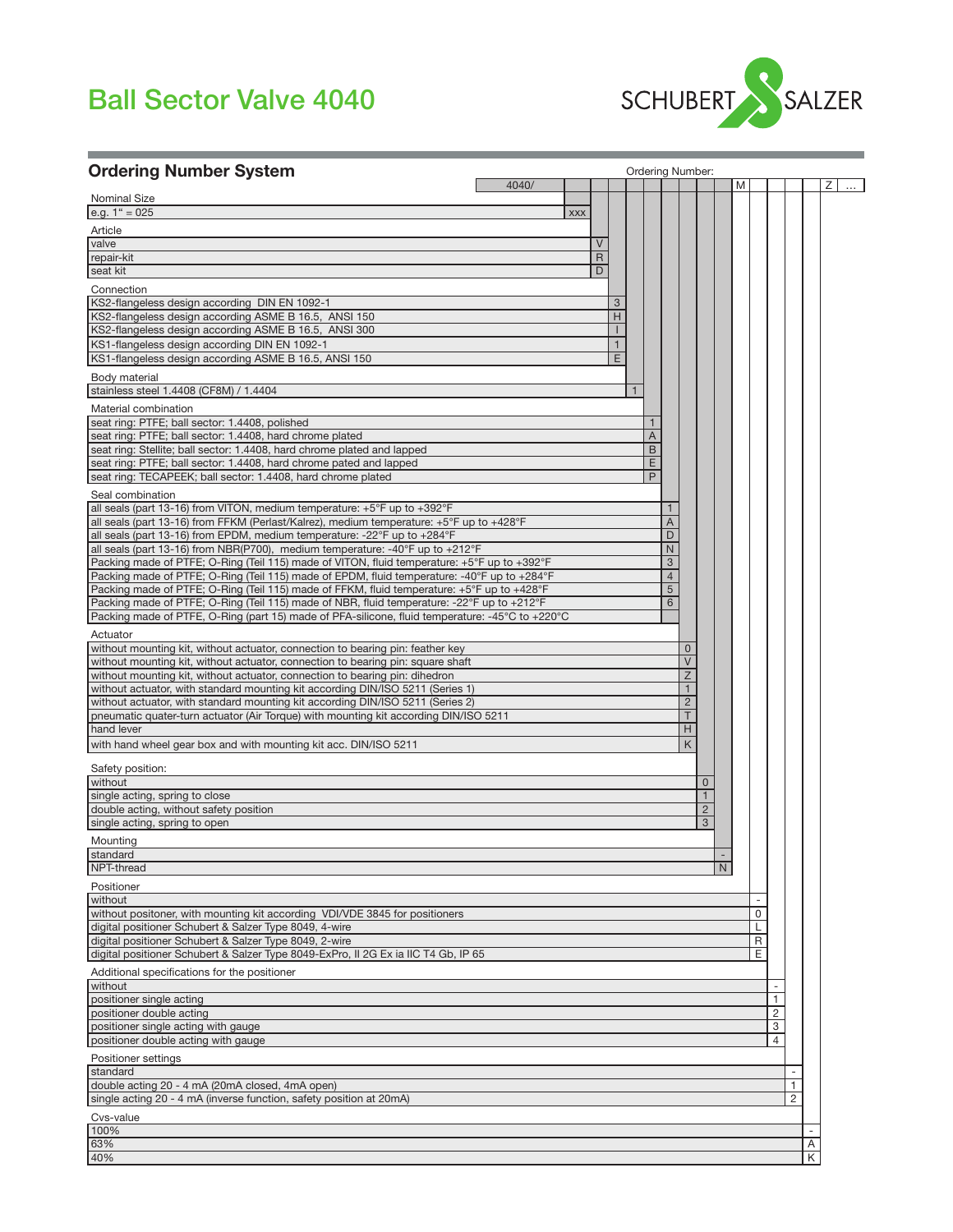

#### Dimensions KS2 with actuator and positioner 8049

Sealing of the bearing shaft with PTFE-packing

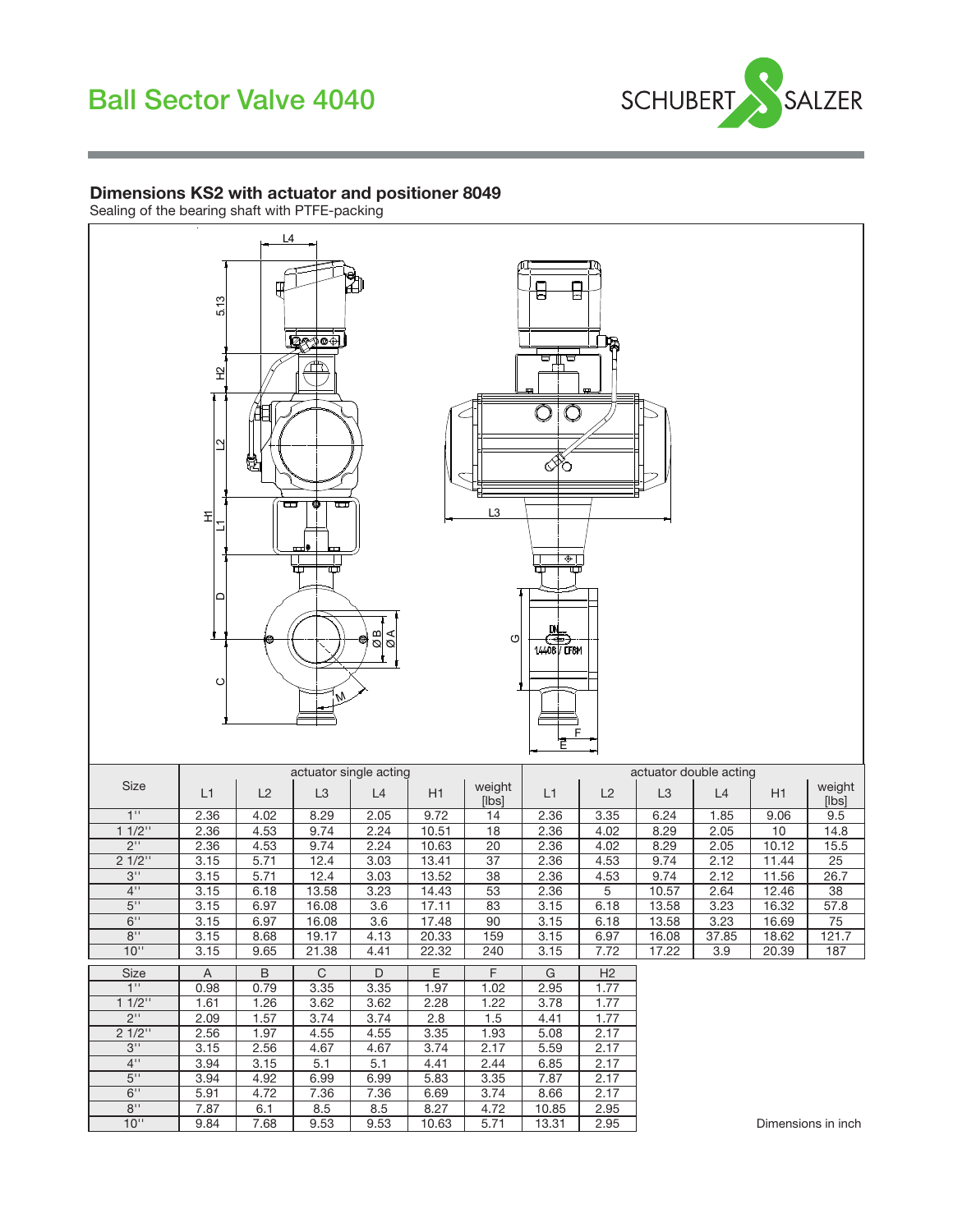

#### Dimensions KS2 without actuator (with mounting kit ISO 5211)

Sealing of the bearing shaft with PTFE-packing



Dimensions in inch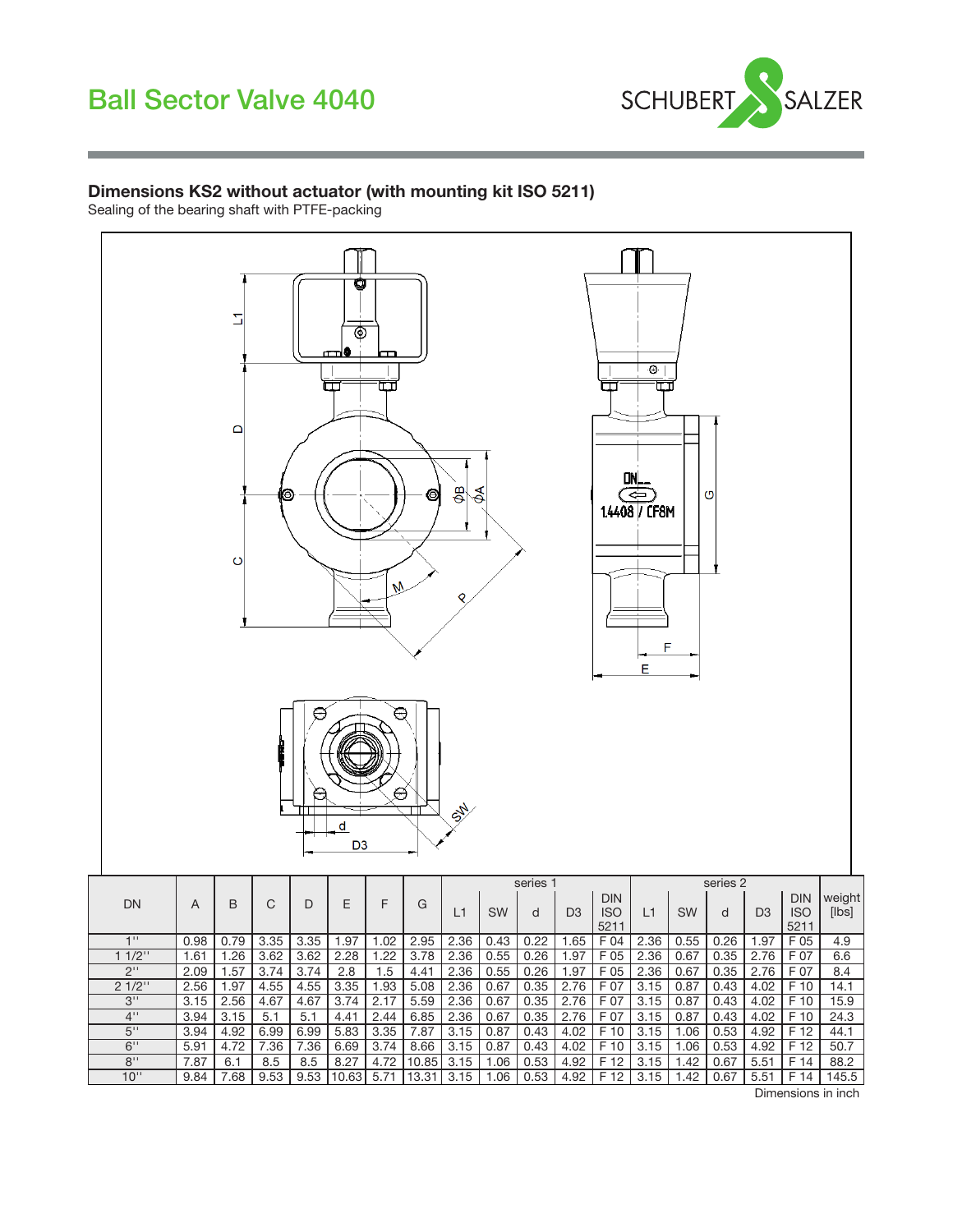

#### Dimensions KS2 without actuator version with square shaft

Sealing of the bearing shaft with PTFE-packing

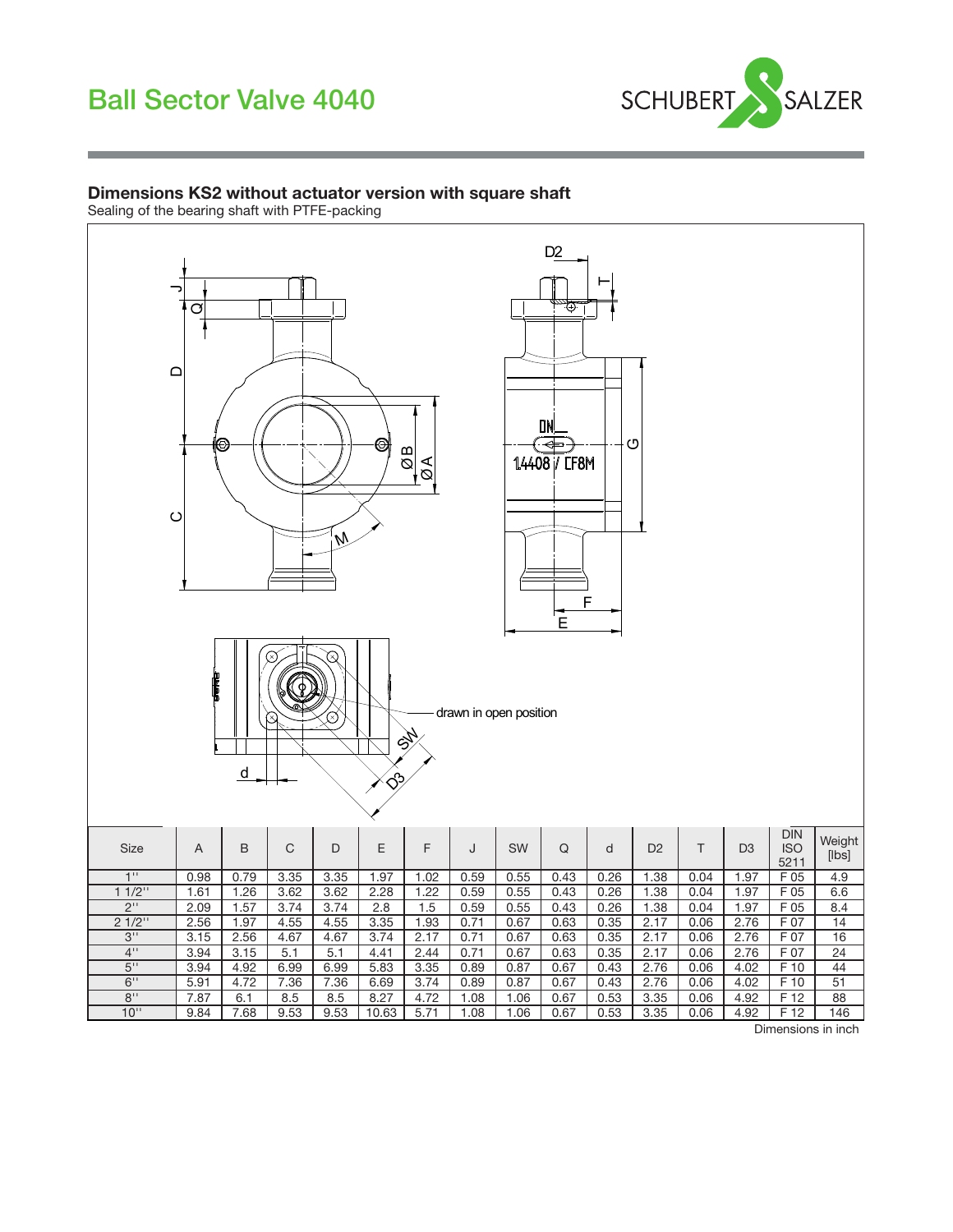

### Dimensions KS2 with stem extension and hand lever

Sealing of the bearing shaft with PTFE-packing



| Size           | A    | B    | C    | D    | E    |      | G    | H    |      | weight<br>(lbs) |
|----------------|------|------|------|------|------|------|------|------|------|-----------------|
| $-166$         | 0.98 | 0.79 | 3.35 | 3.35 | 1.97 | 1.02 | 2.87 | 7.09 | 10   | 8.2             |
| $1/2$ "        | 1.61 | .26  | 3.62 | 3.62 | 2.28 | 1.22 | 3.7  | 7.36 | 10   | 10              |
| $2^{\circ}$    | 2.09 | 1.57 | 3.74 | 3.74 | 2.8  | 1.5  | 4.41 | 7.48 | 10   | 11.7            |
| $21/2$ "       | 2.56 | 1.97 | 4.57 | 4.57 | 3.35 | 1.93 | 4.41 | 9.09 | 10   | 0.35            |
| 3 <sup>"</sup> | 3.15 | 2.56 | 4.69 | 4.69 | 3.74 | 2.17 | 5.59 | 9.21 | 12.8 | 21.2            |
| 4"             | 3.94 | 3.15 | 5.12 | 5.12 | 4.41 | 2.44 | 6.85 | 9.65 | 12.8 | 29.6            |

Dimensions in inch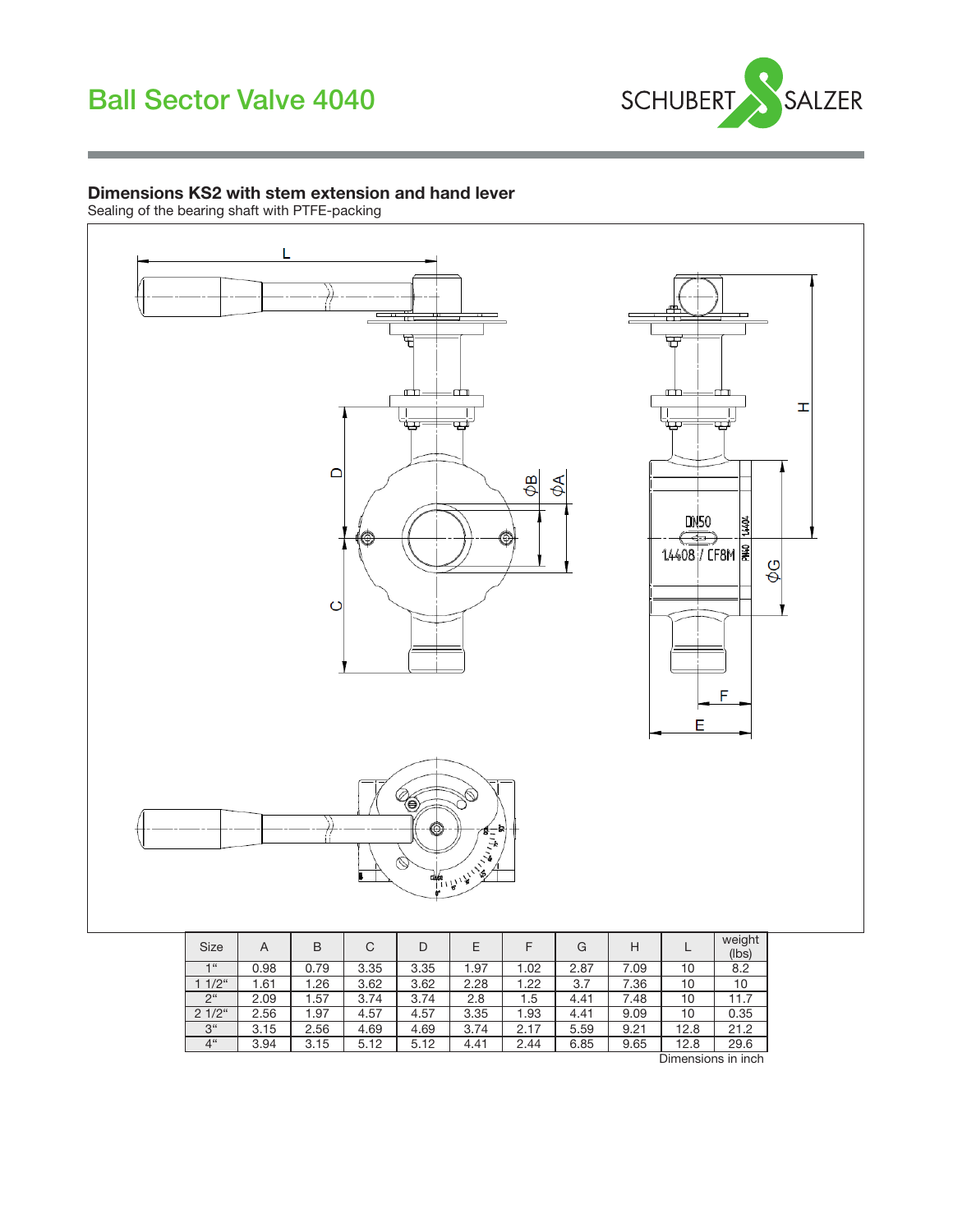

#### Dimensions KS2 with stem extension and hand wheel gearbox

Sealing of the bearing shaft with PTFE-packing



| <b>Size</b>     | A    | B    | C    | D    | E     |      | G     | н     |      |                    | weight<br>(lbs) |
|-----------------|------|------|------|------|-------|------|-------|-------|------|--------------------|-----------------|
| 5"              | 4.92 | 3.94 | 7.01 | 7.01 | 5.83  | 3.35 | .87   | 12.99 | 7.87 | 10.2               | 1.1             |
| 6"              | 5.91 | 4.72 | 7.36 | 7.36 | 6.69  | 3.74 | 8.66  | 13.35 | 7.87 | 10.2               | 1.22            |
| 8 <sup>th</sup> | .87  | 6.1  | 8.5  | 8.5  | 8.27  | 4.72 | 10.83 | 14.09 | 7.87 | 10.2               | 1.94            |
| 10 <sup>4</sup> | 9.84 | .68  | 9.53 | 9.53 | 10.63 | 5.71 | 13.54 | 15.12 | 7.87 | 10.2               | 2.96            |
|                 |      |      |      |      |       |      |       |       |      | Dimensions in inch |                 |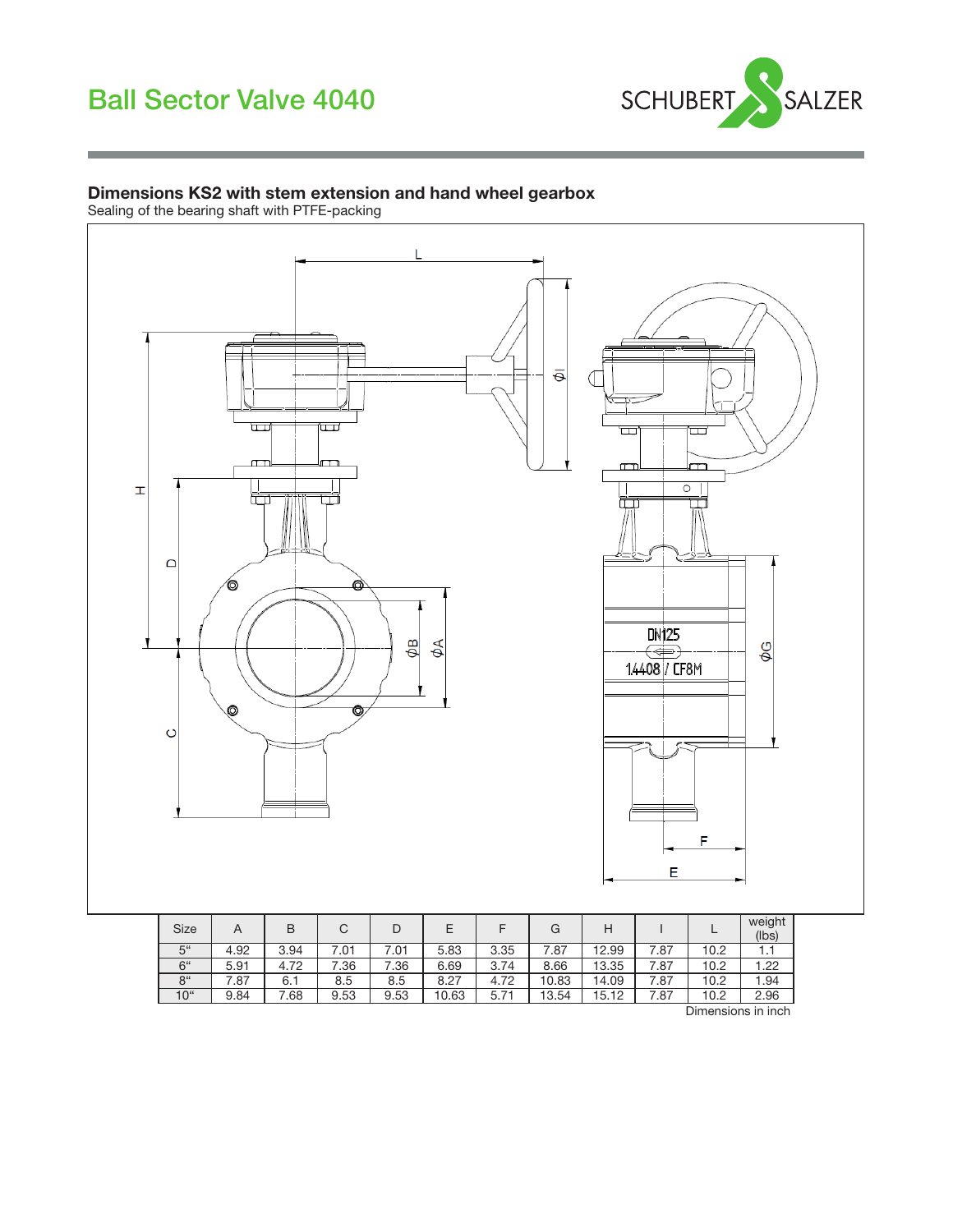

#### Dimensions KS2 without actuator version with dihedron

Sealing of the bearing shaft with PTFE-packing



Dimensions in inch